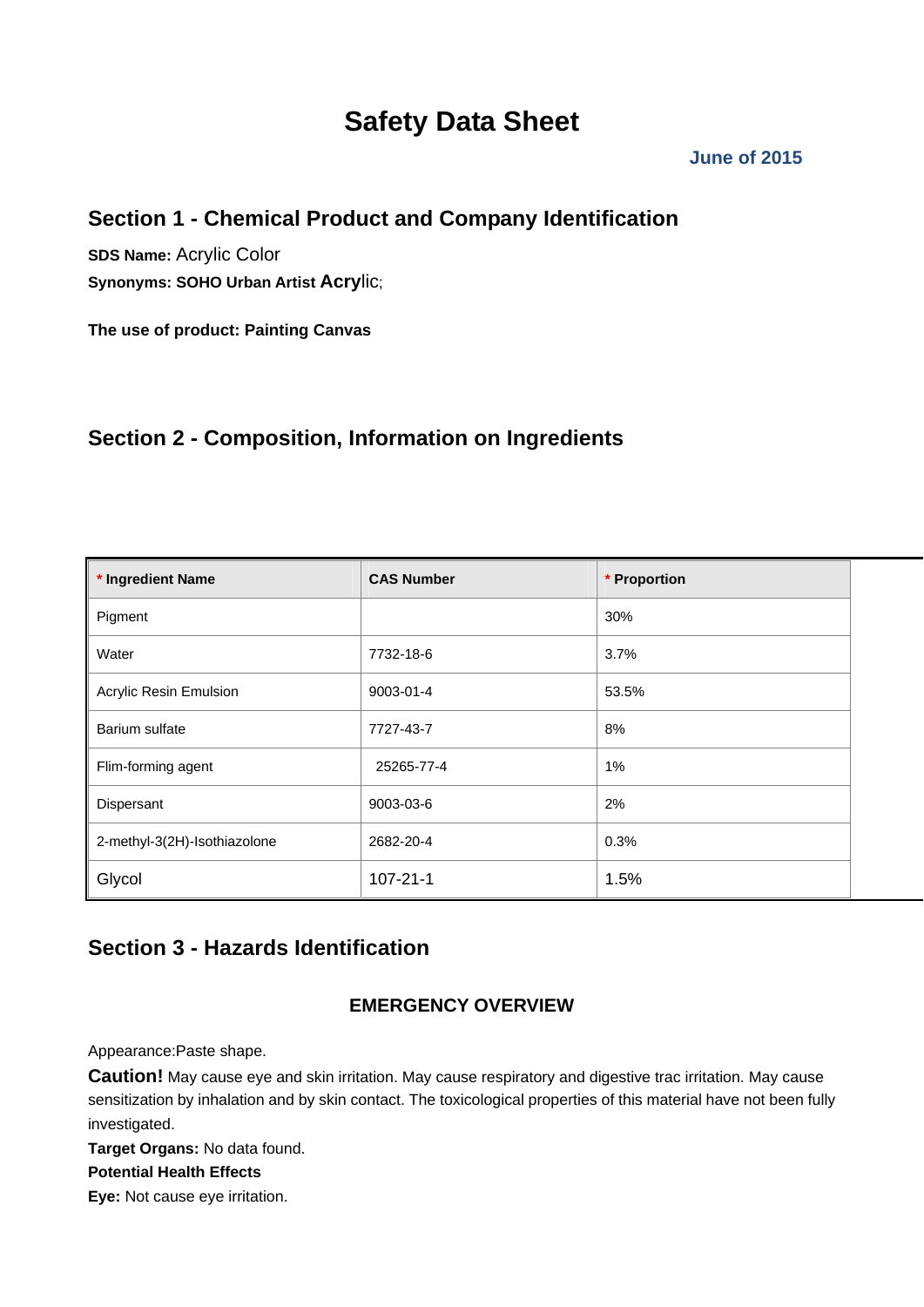**Skin:** Not cause skin irritation. Not cause allergic sensitization in certain individuals. **Ingestion:** Not cause irritation of the digestive tract.

**Inhalation:** Not cause respiratory tract irritation. Not cause respiratory sensitization. **Chronic:** No information found.

## **Section 4 - First Aid Measures**

**Eyes:** Flush eyes with plenty of water for at least 15 minutes, occasionally lifting the upper and lower eyelids. Get medical aid.

**Skin:** Get medical aid. Flush skin with plenty of water for at least 15 minutes while removing contaminated clothing and shoes. Wash clothing before reuse.

**Ingestion:** Never give anything by mouth to an unconscious person. Get medical aid. Do NOT induce vomiting. If conscious and alert, rinse mouth and drink 2-4 cupfuls of milk or water.

**Inhalation:** Remove from exposure and move to fresh air immediately. If not breathing, give artificial respiration. If breathing is difficult, give oxygen. Get medical aid.

## **Section 5 - Fire Fighting Measures**

**General Information:** As in any fire, wear a self-contained breathing apparatus in pressure-demand, MSHA/NIOSH (approved or equivalent), and full protective gear. During a fire, irritating and highly toxic gases may be generated by thermal decomposition or combustion.

**Extinguishing Media:** Use water spray, dry chemical, carbon dioxide, or appropriate foam.

**Flash Point:** Noncombustible **Autoignition Temperature:** Not applicable. **Explosion Limits, Lower:** LEL UEL Not established **Upper:** Not available.

### **Section 6 - Accidental Release Measures**

**General Information:** Use proper personal protective equipment as indicated in Section 8. **Spills/Leaks:** Clean up spills immediately, observing precautions in the Protective Equipment section. Sweep up, then place into a suitable container for disposal. Avoid generating dusty conditions. Provide ventilation.

## **Section 7 - Handling and Storage**

**Handling:** Wash thoroughly after handling. Remove contaminated clothing and wash before reuse. Use with adequate ventilation. Minimize dust generation and accumulation. Avoid contact with eyes, skin, and clothing. Keep container tightly closed. Avoid ingestion and inhalation.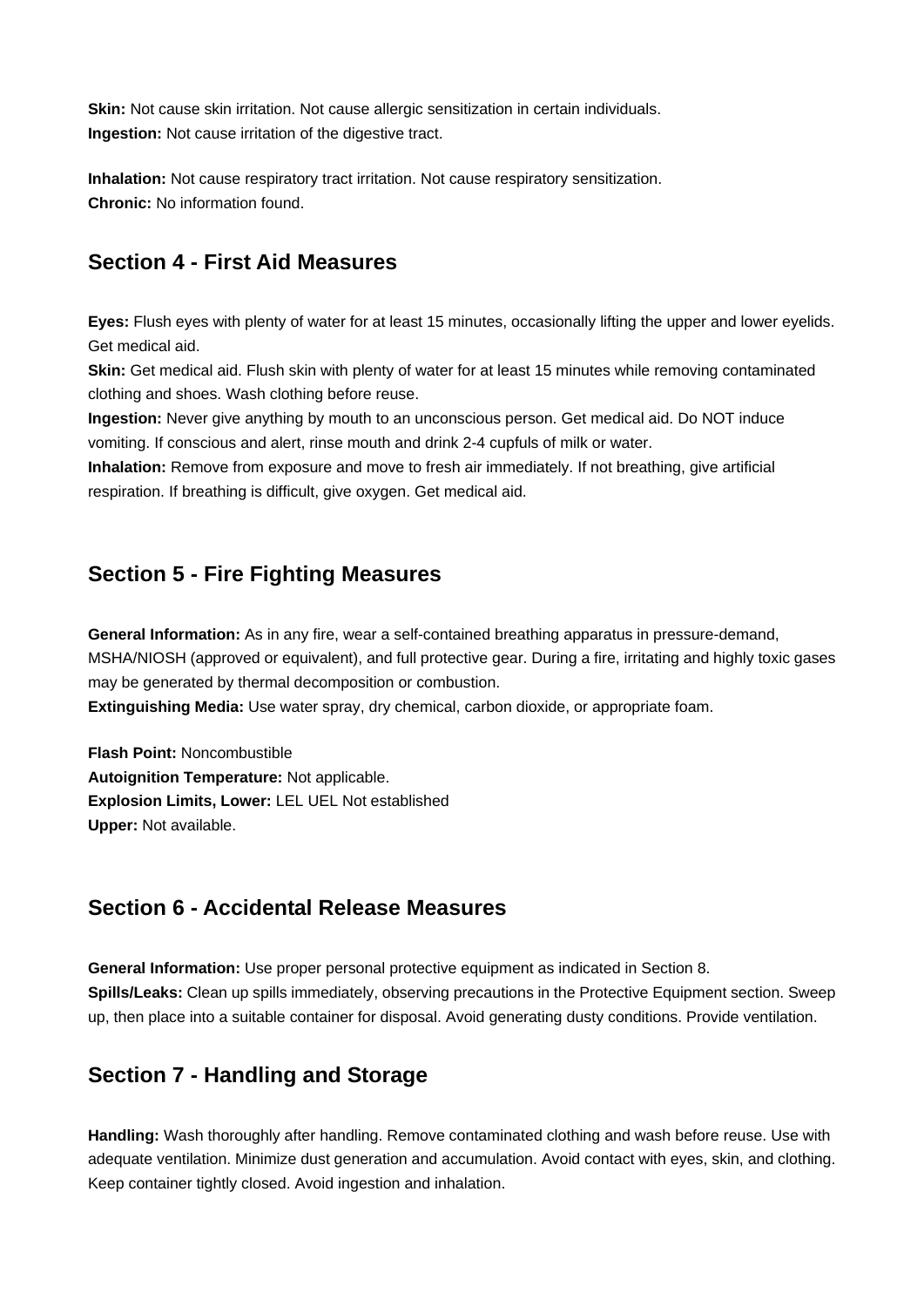**Storage:** Store in a tightly closed container. Store in a cool, dry, well-ventilated area away from incompatible substances. Keep refrigerated.

## **Section 8 - Exposure Controls, Personal Protection**

**Engineering Controls:** Facilities storing or utilizing this material should be equipped with an eyewash facility and a safety shower. Use adequate ventilation to keep airborne concentrations low. **Exposure Limits**

| <b>Chemical Name</b> | <b>ACGIH</b> | <b>NIOSH</b> | <b>OSHA - Final PELS</b> |
|----------------------|--------------|--------------|--------------------------|
| Acrylic Color        | Inone listed | none listed  | none listed              |

**OSHA Vacated PELs:** EVENING PRIMROSE OIL: No OSHA Vacated PELs are listed for this chemical.

### **Personal Protective Equipment**

**Eyes:** Wear appropriate protective eyeglasses or chemical safety goggles as described by OSHA's eye and face protection regulations in 29 CFR 1910.133 or European Standard EN166.

**Skin:** Wear appropriate protective gloves to prevent skin exposure.

**Clothing:** Wear appropriate protective clothing to prevent skin exposure.

**Respirators:** A respiratory protection program that meets OSHA's 29 CFR 1910.134 and ANSI Z88.2 requirements or European Standard EN 149 must be followed whenever workplace conditions warrant respirator use.

## **Section 9 - Physical and Chemical Properties**

**Physical State:** Paste

**Appearance:** Paste

**Odor:** None reported.

**pH**: Not available.

**Vapor Pressure:** Not available.

**Vapor Density:** Not available.

**Evaporation Rate:** Not available.

**Boiling Point:** -47.4℃.

**Freezing/Melting Point:** -27°C ---- -18°C

**Decomposition Temperature:**> 200 deg C

**Solubility:** slightly soluble in water and alcohol

**Specific Gravity/Density:** Not available.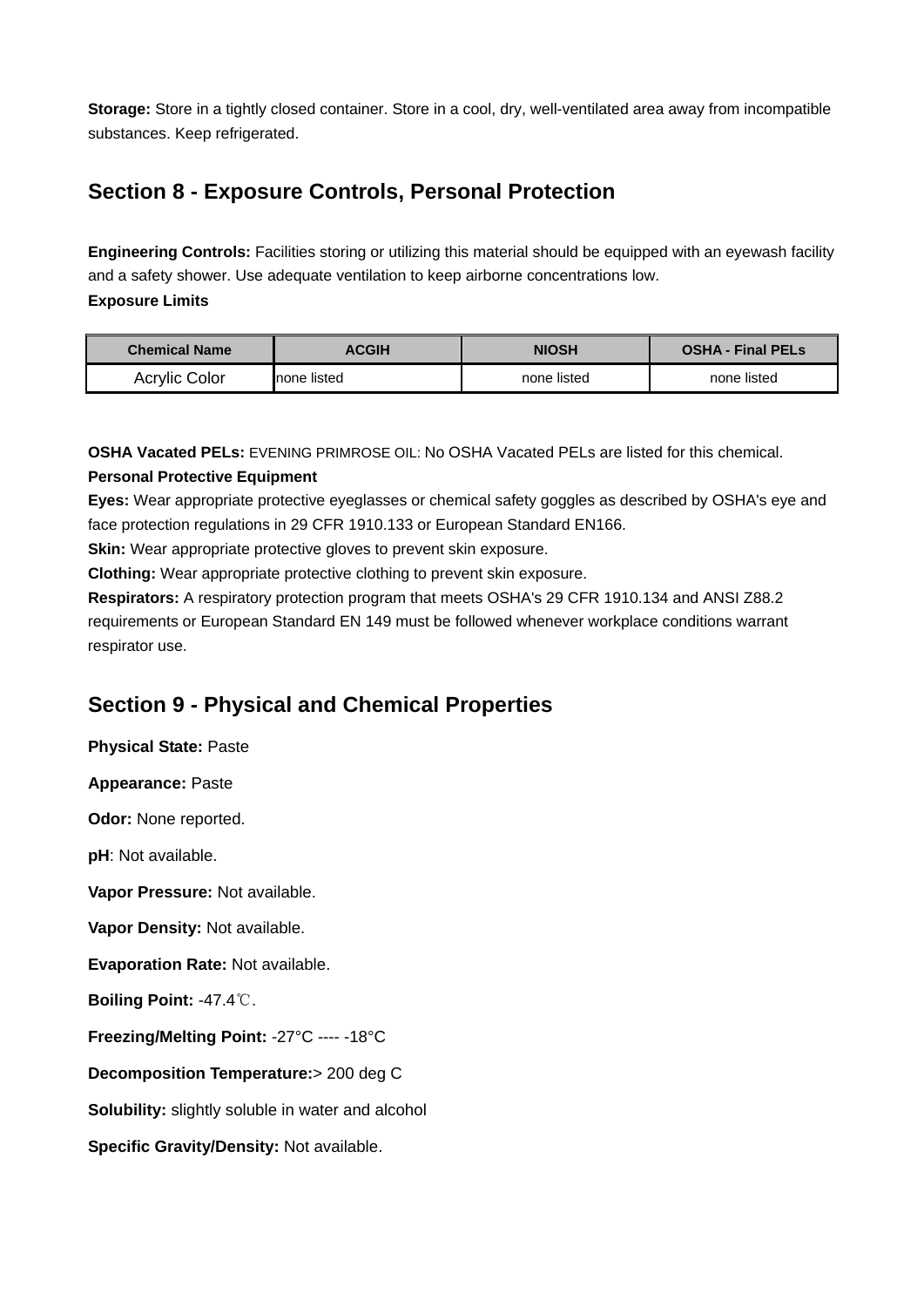## **Section 10 - Stability and Reactivity**

**Chemical Stability:** Stable under normal temperatures and pressures.

**Conditions to Avoid:** Incompatible materials, strong oxidants. **Incompatibilities with Other Materials:** Oxidizing agents. **Hazardous Decomposition Products:** Nitrogen oxides, carbon monoxide, oxides of sulfur, carbon dioxide. **Hazardous Polymerization:** Has not been reported.

## **Section 11 - Toxicological Information**

### **RTECS#:**

| <b>CAS Number</b> |
|-------------------|
| 7732-18-6         |
| 9003-01-4         |
| 7727-43-7         |
| 25265-77-4        |
| 9003-03-6         |
| 2682-20-4         |
| 107-21-1          |

### **LD50/LC50:**

Not available.

### **Carcinogenicity:**

| <b>CAS Number</b> |
|-------------------|
| 7732-18-6         |
| 9003-01-4         |
| 7727-43-7         |
| 25265-77-4        |
| 9003-03-6         |
| 2682-20-4         |
| 107-21-1          |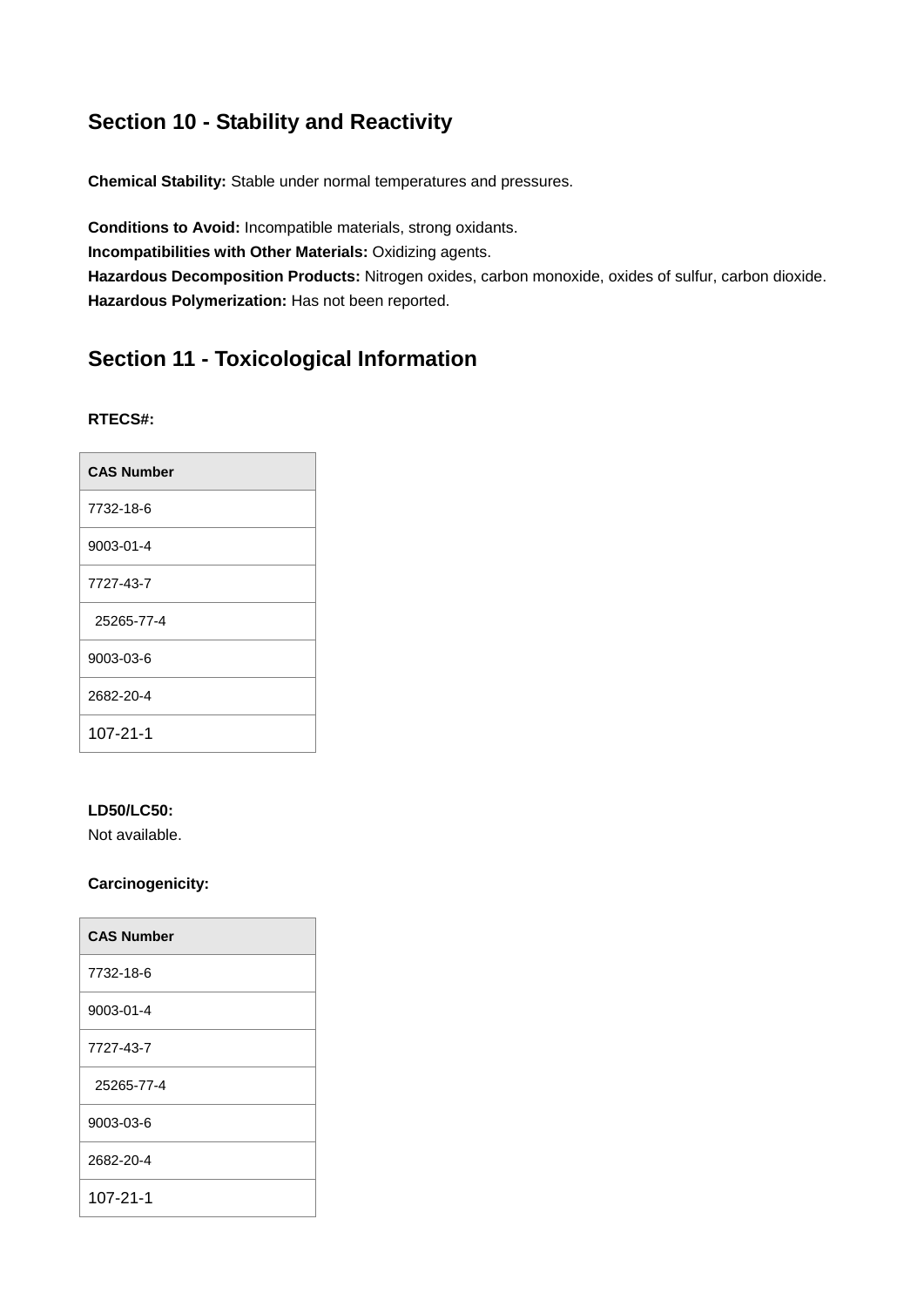Not listed by ACGIH, IARC, NTP, or CA Prop 65.

**Epidemiology:** No information found. **Teratogenicity:** No information found. **Reproductive Effects:** No information found. **Mutagenicity:** No information found. **Neurotoxicity:** No information found. **Other Studies:**

## **Section 12 - Ecological Information**

**Ecotoxicity:** No data available. No information available. **Environmental:** No data available. **Physical:** No data available. **Other:** None.

## **Section 13 - Disposal Considerations**

Chemical waste generators must determine whether a discarded chemical is classified as a hazardous waste. US EPA guidelines for the classification determination are listed in 40 CFR Parts 261.3. Additionally, waste generators must consult state and local hazardous waste regulations to ensure complete and accurate classification.

**RCRA P-Series:** None listed. **RCRA U-Series:** None listed.

## **Section 14 - Transport Information**

|                       | <b>US DOT</b> | <b>Canada TDG</b> |
|-----------------------|---------------|-------------------|
| <b>Shipping Name:</b> |               |                   |
| <b>Hazard Class:</b>  |               |                   |
| <b>UN Number:</b>     |               |                   |
| <b>Packing Group:</b> |               |                   |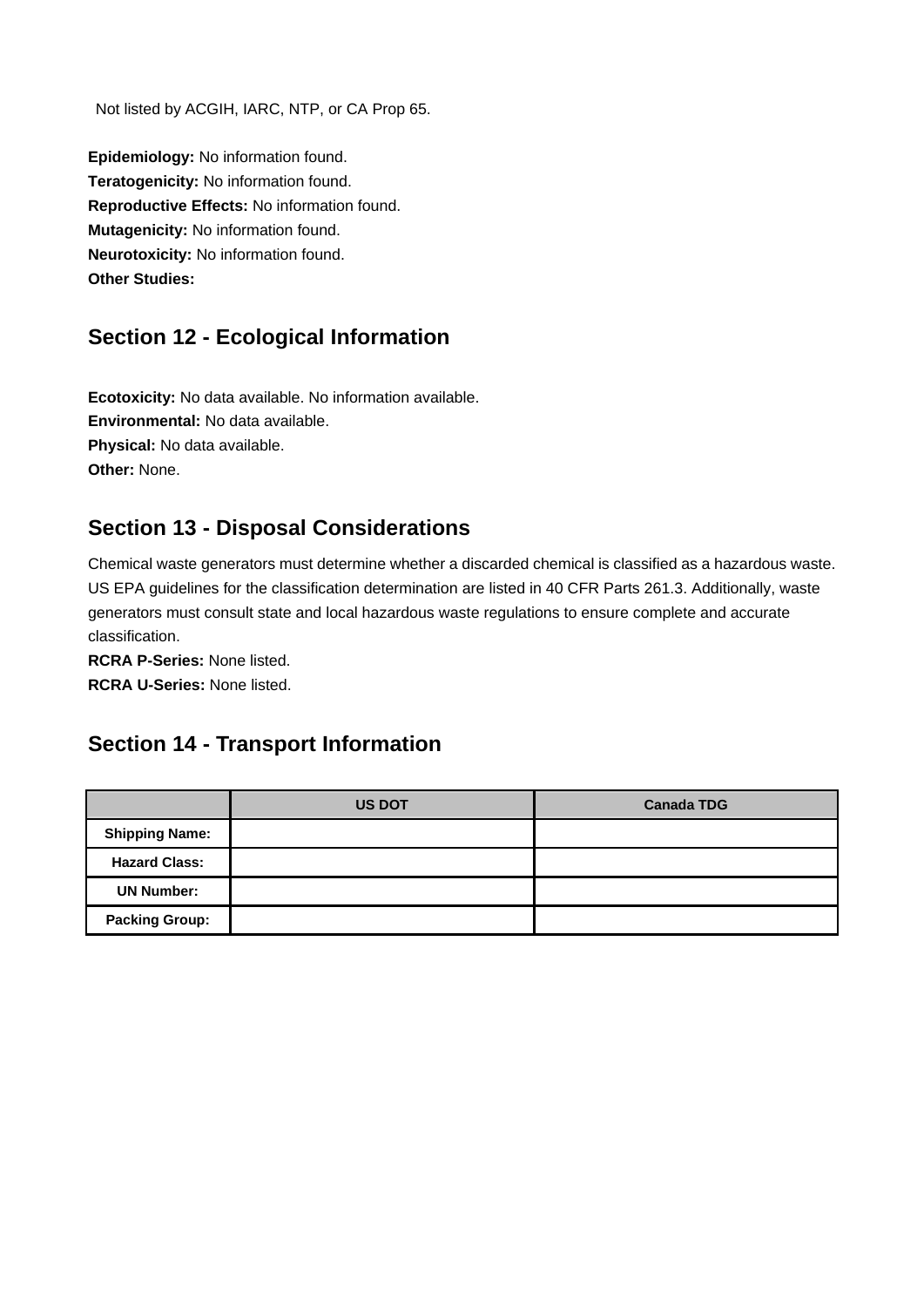## **Section 15 - Regulatory Information**

### **US FEDERAL**

### **TSCA**

| <b>CAS Number</b> |
|-------------------|
| 7732-18-6         |
| 9003-01-4         |
| 7727-43-7         |
| 25265-77-4        |
| 9003-03-6         |
| 2682-20-4         |
| $107 - 21 - 1$    |

listed on the TSCA inventory.

### **Health & Safety Reporting List**

None of the chemicals are on the Health & Safety Reporting List.

### **Chemical Test Rules**

None of the chemicals in this product are under a Chemical Test Rule.

### **Section 12b**

None of the chemicals are listed under TSCA Section 12b.

### **TSCA Significant New Use Rule**

None of the chemicals in this material have a SNUR under TSCA.

### **SARA**

### **CERCLA Hazardous Substances and corresponding RQs**

None of the chemicals in this material have an RQ.

### **SARA Section 302 Extremely Hazardous Substances**

None of the chemicals in this product have a TPQ.

### **Section 313**

No chemicals are reportable under Section 313.

### **Clean Air Act:**

This material does not contain any hazardous air pollutants. This material does not contain any Class 1 Ozone depletors. This material does not contain any Class 2 Ozone depletors.

### **Clean Water Act:**

None of the chemicals in this product are listed as Hazardous Substances under the CWA. None of the chemicals in this product are listed as Priority Pollutants under the CWA. None of the chemicals in this product are listed as Toxic Pollutants under the CWA.

### **OSHA:**

None of the chemicals in this product are considered highly hazardous by OSHA.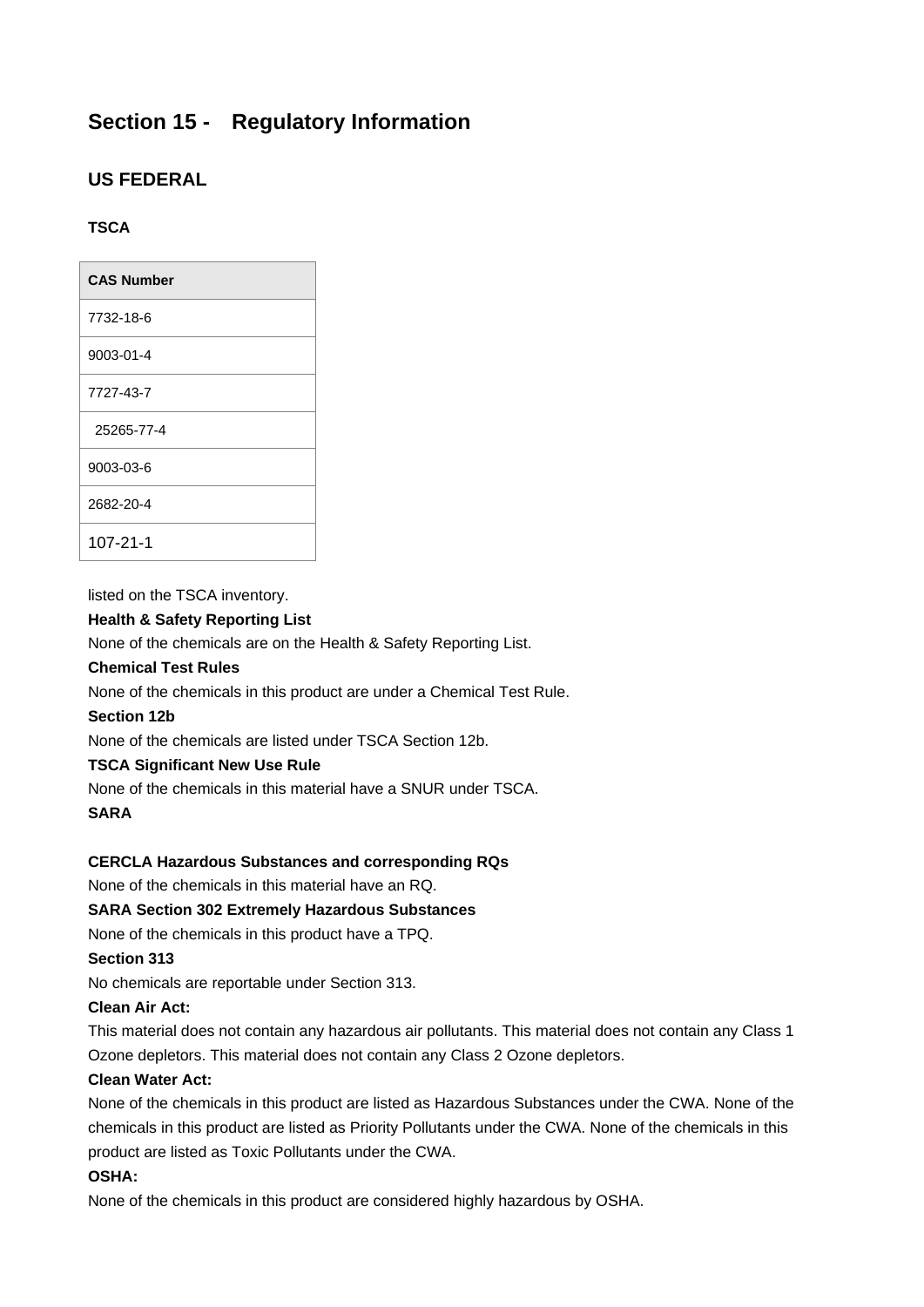### **STATE**

| <b>CAS Number</b> |
|-------------------|
| 7732-18-6         |
| 9003-01-4         |
| 7727-43-7         |
| 25265-77-4        |
| 9003-03-6         |
| 2682-20-4         |
| $107 - 21 - 1$    |

is not present on state lists from CA, PA, MN, MA, FL, or NJ. California No Significant Risk Level: None of the chemicals in this product are listed.

### **European/International Regulations**

### **European Labeling in Accordance with EC Directives**

**Hazard Symbols:**

Not available.

**Risk Phrases:**

### **Safety Phrases:**

S 24/25 Avoid contact with skin and eyes.

S 37 Wear suitable gloves.

S 45 In case of accident or if you feel unwell, seek

medical advice immediately (show the label where possible).

S 28A After contact with skin, wash immediately with plenty of water.

### **WGK (Water Danger/Protection)**

| <b>CAS Number</b> |  |
|-------------------|--|
| 7732-18-6         |  |
| 9003-01-4         |  |
| 7727-43-7         |  |
| 25265-77-4        |  |
| 9003-03-6         |  |
| 2682-20-4         |  |
| 107-21-1          |  |